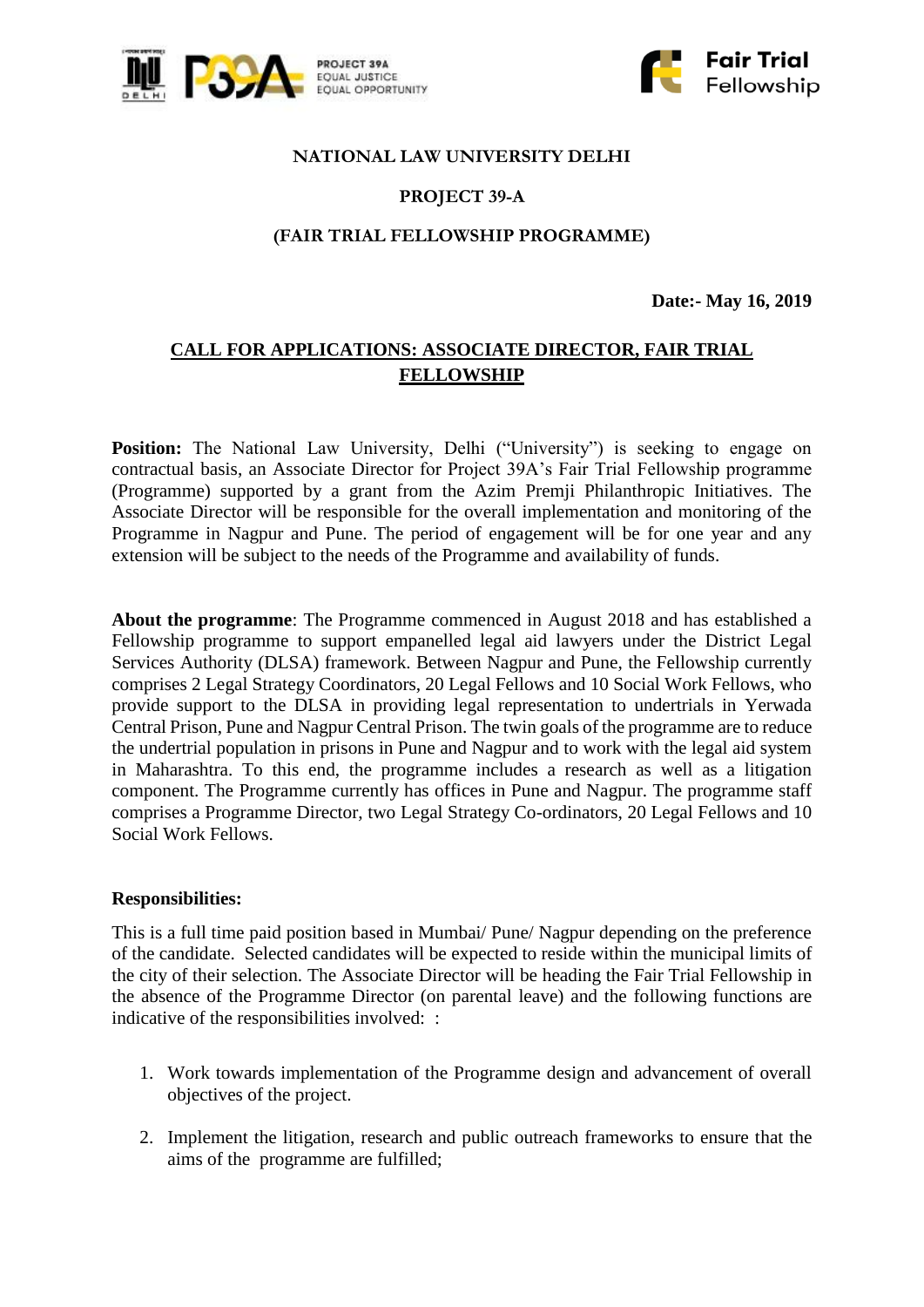- 3. Liaise with District and State Legal Service Authorities, members of the judiciary, prison authorities, lawyers, criminal law experts and other stakeholders to ensure effective implementation of the programme;
- 4. Ensure achievement of outcome and targets of the programme, monitor progress of work and suggest course correction as and when required
- 5. Implement the review and assessment mechanisms required for the smooth functioning of the programme.
- 6. Mentor the programme staff including the two Legal Strategy Co-ordinators, the Finance Co-ordinator and the Legal and Social Work Fellows.
- 7. Co-ordinate with the Legal Strategy Co-ordinators for discussing progress of the work and overall implementation strategy.
- 8. Responsible for administrative coordination between teams in Delhi, Nagpur and Pune offices and ensure smooth running of day to day activities in all locations.
- 9. Co-ordinate with Finance and Administrative Co-ordinator and supervise all administrative and financial functions relating to the Programme including procurements, contractual engagements and human resource management and ensure compliance of all activities within the framework applicable to the University.
- 10. Develop and maintain funder relations and ensure coordinating grant reporting to the Azim Premji Philanthropic Initiatives and Lal Family Foundation;
- 11. Responsible for writing of periodic reports/ funder reports, imagination and execution of research reports and creating visibility of the programme including writing & speaking commitments.
- 12. Co-ordinate with the Programme Director, including periodic review and update of work progress, discussing implementation strategy and course correction and provide overall support as per programmatic needs.
- 13. Periodically review the progress of the programme with the Executive Director, Project 39 A to ensure overall integration of the programme with Project 39A and its objectives
- 14. Any other work that may be necessary to further the aims of the 'Fair Trial Fellowship' programme or the overall objectives Project 39-A

## **Number of Positons: One position**

### **Qualifications:**

- A. Graduate with an LL.B. degree;
- B. Proficiency in English and Hindi and/or Marathi is mandatory;